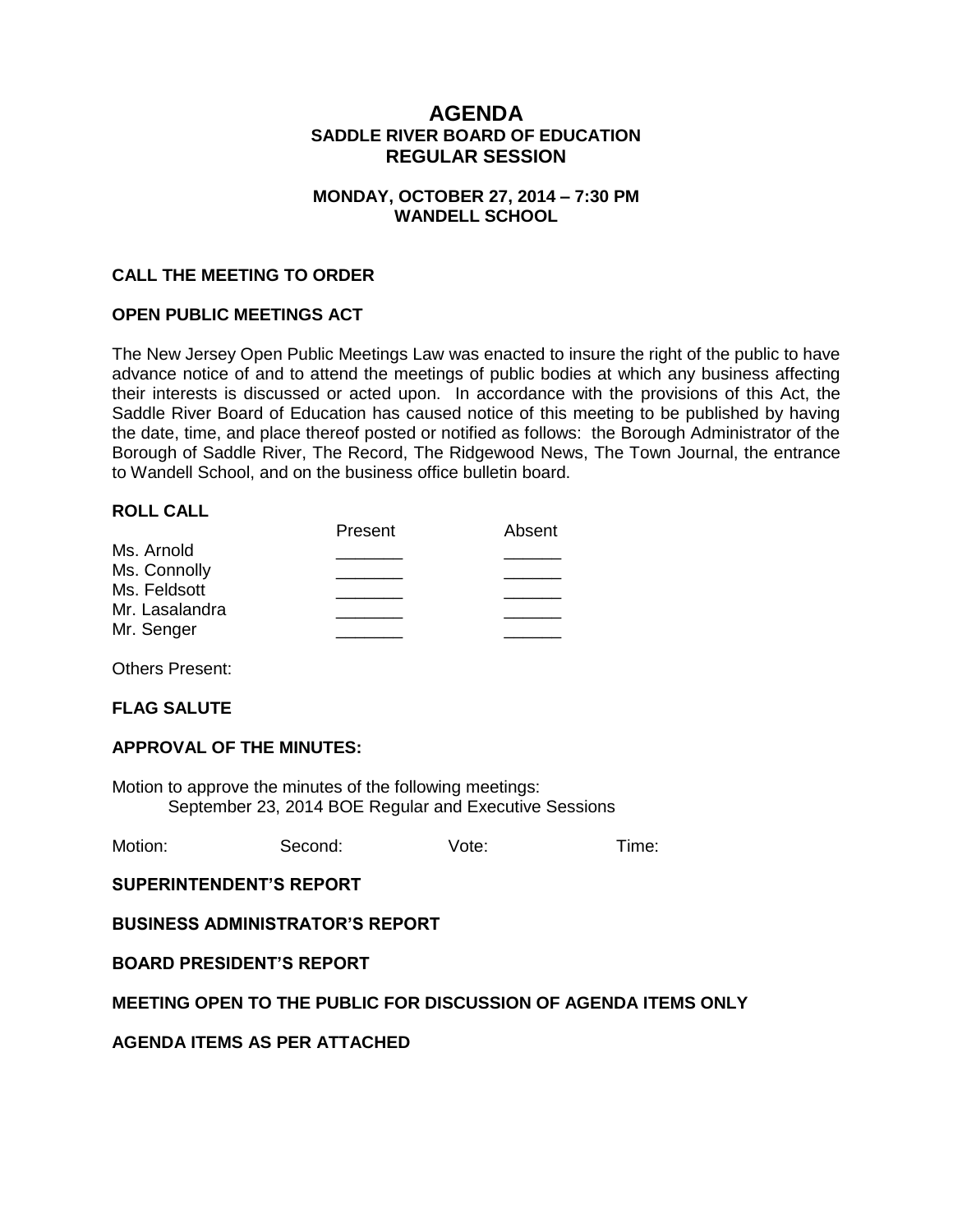### **COMMITTEE REPORTS**

- 1. Finance/Budget Committee
- 2. Board Communications Committee
- 3. Technology Committee
- 4. Curriculum Committee
- 5. Renovation Committee
- 6. Wandell School Recreation Committee
- 7. Liaisons: Ramsey Board of Education
	- Northern Highlands Board of Education
- 8. Home and School Association
- 9. New Jersey School Boards Association/NJSBA Legislative Committee
- 10. Policy Committee
- 11. Health, Well-being, Safety and Transportation Committee
- 12. Liaison to Mayor and Council
- 13. Negotiations Committee

\_\_\_\_\_\_\_\_\_\_\_\_\_\_\_\_\_\_

14. Search Committee

#### **COMMENTS BY THE PUBLIC ON NON-AGENDA ITEMS**

### **MOTION TO ENTER EXECUTIVE SESSION**

WHEREAS Section 8 of the Open Public Meetings Act, Chapter 231, PL 1975, permits the exclusion of the public from a meeting in certain circumstances and

WHEREAS the Board is of the opinion that such circumstances presently exist

BE IT RESOLVED by the Saddle River Board of Education that:

 The public shall be excluded from discussion of the hereinafter-specified subjects: The general nature of these subjects is:

It is anticipated at this time that the above-stated subject matters will be made public when the Board determines them to be no longer prejudicial or when the board takes formal action.

Motion: Second: Vote: Time:

#### **MOTION TO ADJOURN EXECUTIVE SESSION AND MEETING**

Motion: Second: Vote: Time: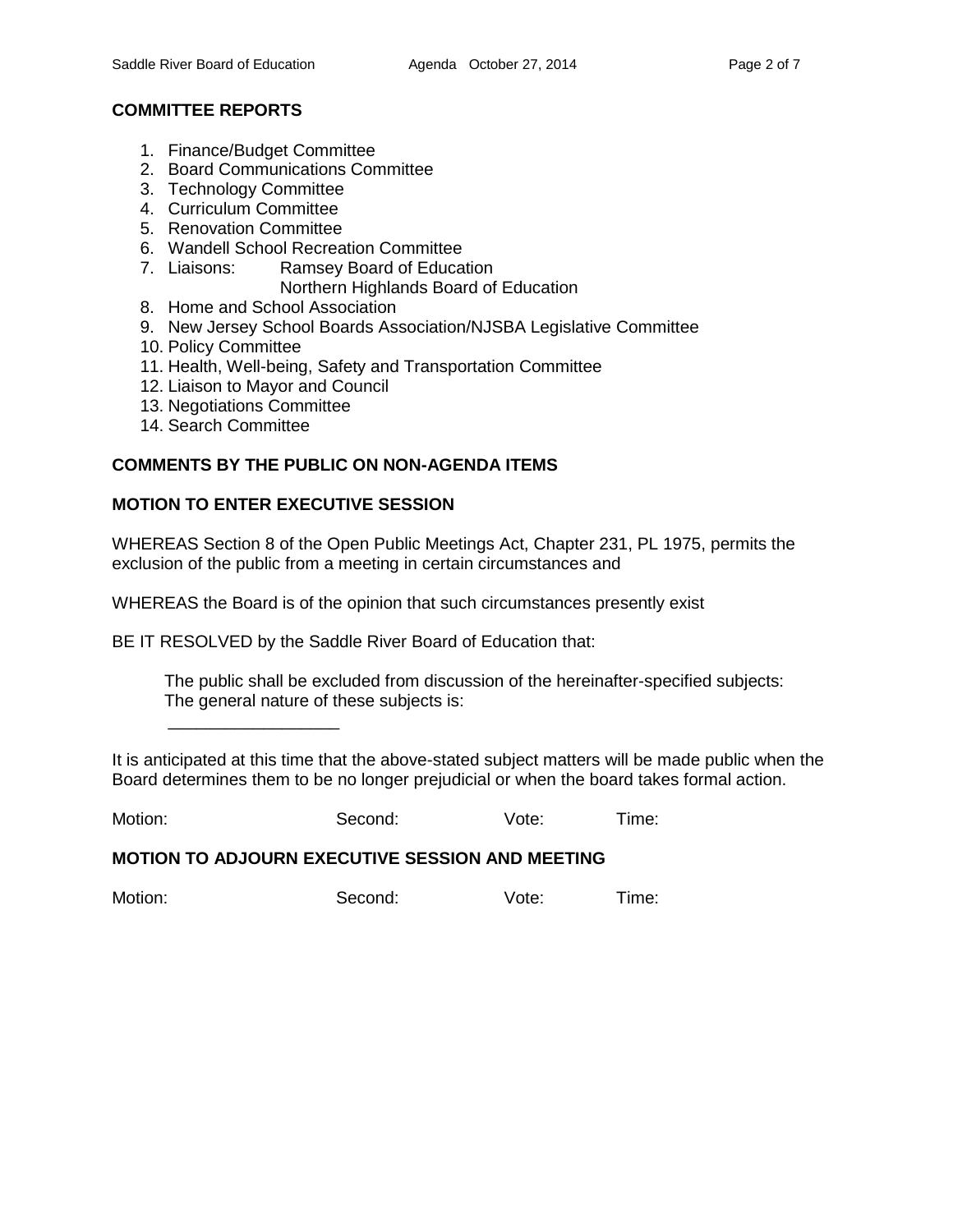### **SADDLE RIVER BOARD OF EDUCATION MONDAY, OCTOBER 27, 2014 RESOLUTIONS – SUMMARY**

### **ADMINISTRATION**

A-794 Approval of 2014-2015 Comprehensive Maintenance Plan A-795 Submission of 2014-2015 Comprehensive Maintenance Plan A-796 Acceptance of Donation from Wandell Home & School Association A-797 Acceptance of Donation from Saddle River PBA A-798 Resolution to Enter into a Settlement Agreement for AR-2015-066

### **HUMAN RESOURCES**

HR-1113 Additional Stipends for School Year 2014-2015 HR-1114 Lane – Middle Level Head Girls Basketball Coach HR-1115 Rockey-Tirado – Assistant Basketball Coach HR-1116 Change in FTE for Certain Special Subject Teachers – Music HR-1117 Hire Substitute Teachers, Aides and/or Office Workers HR-1118 Revision to Resolution HR-1097 – Acceptance of Resignation - Contaldi HR-1119 Maura Houston – Change in Status – Full-time Permanent Teacher

#### **EDUCATION**

E-770 Authorize Payment for Summer Home Instruction – July 2014

#### **FINANCE**

F-2152 Payment of Bills – October 2014

F-2153 Line Item Certification

F-2154 Appropriation Transfers – September 2014

F-2155 Board Secretary Report – September 2014

F-2156 Treasurer Report – September 2014

F-2157 Agreement – Treasurer and Board Secretary Report

F-2158 Acceptance of CAFR and Auditors' Management Report on Administrative Findings

F-2159 Corrective Action Plan – Audit

F-2160 Chapter 192/193 Funding for 2014-2015 – Additional Funding

F-2161 Authorize Staff to Receive Flu Shots at District Expense – 2014

F-2162 Non-Public Technology Agreement – Saddle River Day School – 2014-2015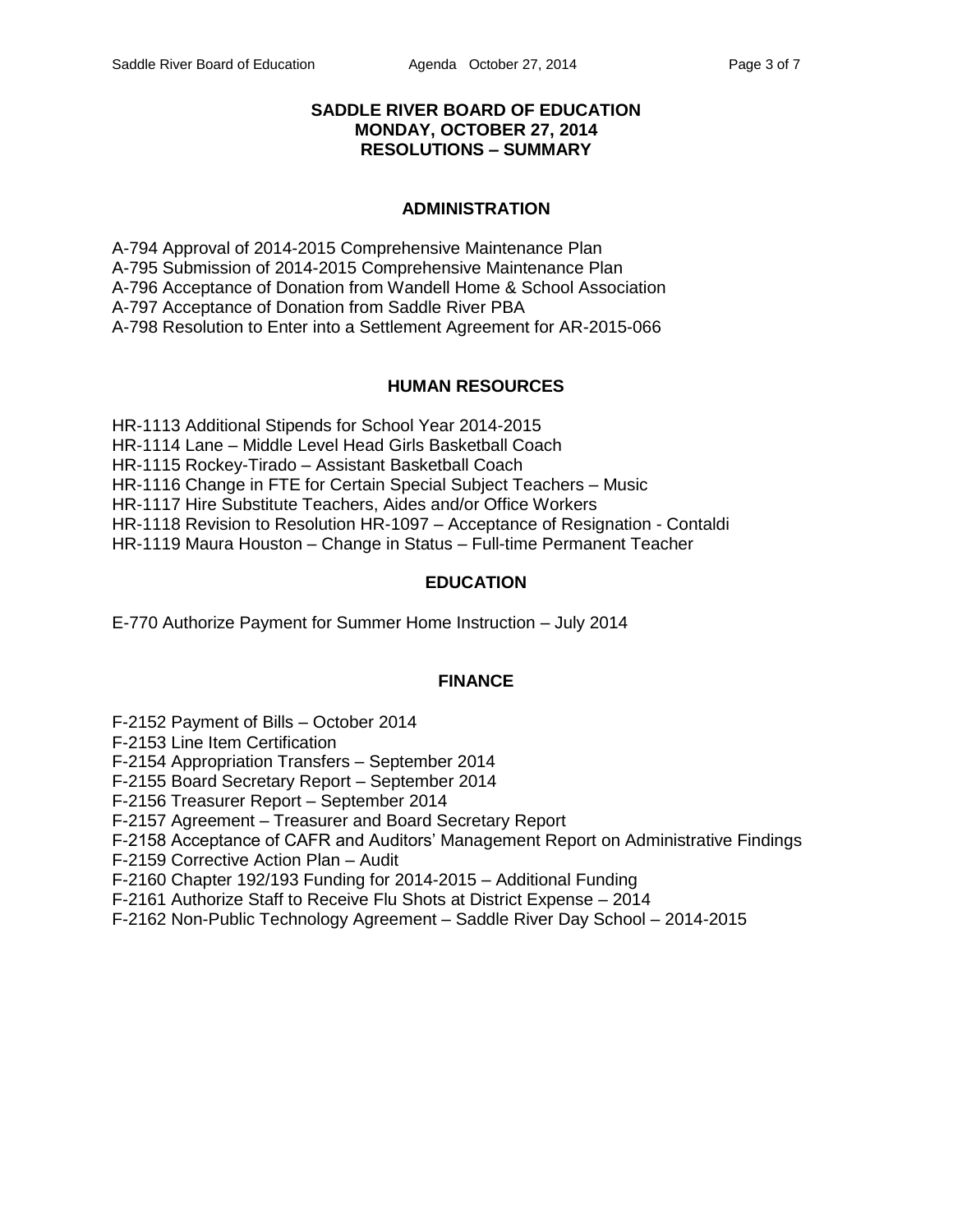### **ADMINISTRATION**

#### **A-794 APPROVAL OF 2014-2015 COMPREHENSIVE MAINTENANCE PLAN - REQUIRED MAINTENANCE ACTIVITIES**

BE IT RESOLVED that the Saddle River Board of Education approves the three-year Comprehensive Maintenance Plan for 2014-2015, and that in accordance with the CMP the district's required maintenance activities are deemed reasonable to keep the Wandell School facility open and safe for use.

### **A-795 SUBMISSION OF COMPREHENSIVE MAINTENANCE PLAN – 2014-2015**

WHEREAS, the Department of Education requires New Jersey School Districts to submit threeyear maintenance plans documenting "required" maintenance activities for each of its public school facilities, and

WHEREAS, the required maintenance activities as listed in the attached document for the various school facilities of the Saddle River School District are consistent with these requirements, and

WHEREAS, all past and planned activities are reasonable to keep school facilities open and safe for use or in their original condition and to keep their system warranties valid, NOW, THEREFORE BE IT RESOLVED, that the Saddle River Board of Education hereby authorizes the school business administrator to submit the attached Comprehensive Maintenance Plan for the Saddle River School District in compliance with Department of Education requirements.

# **A-796 ACCEPTANCE OF DONATION FROM WANDELL HOME & SCHOOL ASSOCIATION**

BE IT RESOLVED to accept, with gratitude, the donation by the Wandell Home & School Association of a replacement fence partition in the approximate value of \$1290.00.

### **A-797 ACCEPTANCE OF DONATION FROM SADDLE RIVER POLICE BENEVOLENT ASSOCIATION (PBA)**

BE IT RESOLVED to accept, with gratitude, the donation by the Saddle River PBA of classroom and door signage in the approximate value of \$55.00, window installation for an exterior gym door in the approximate value of \$650.00 and safety laminate for exterior school doors and art room display in the approximate value of \$900.00.

### **A-798 RESOLUTION APPROVING A SETTLEMENT AGREEMENT FOR AR-2015-066**

BE IT RESOLVED that the Saddle River Board of Education approves a settlement agreement to settle a grievance captioned AR-2015-066 between the Saddle River Board of Education and the Saddle River Education Association and Jill B. O'Flaherty which is on file in the district Board of Education offices.

|         | ALL ADMINISTRATION MOTIONS BUNDLED FOR SINGLE VOTE: |       |
|---------|-----------------------------------------------------|-------|
| Motion: | Second:                                             | Vote: |

# **HUMAN RESOURCES**

# **HR-1113 ADDITIONAL STIPENDS FOR SCHOOL YEAR 2014-2015**

BE IT RESOLVED, upon the recommendation of the Superintendent, that the Saddle River Board of Education approves the following stipends:

| Stipend for:                                  | Employee       | Amount | Period              |
|-----------------------------------------------|----------------|--------|---------------------|
| <b>Safety Patrol Coordinator</b>              | Lisa Kilgallen |        | \$2,000 9/1/2014-6/ |
| Peer Leader                                   | Kerri Budds    |        | \$2,000 9/1/2014-6/ |
| Character Ed Program Coordinator Angela Penna |                |        | \$1,500 9/1/2014-6/ |
| Choreographer                                 | Aubree McLean  |        | \$900 2/2/2015-3/   |

Isa Kilgallen  $$2,000\,9/1/2014-6/30/2015$ erri Budds \$2,000 9/1/2014-6/30/2015 ngela Penna  $$1,500\frac{9}{12014 - 6/30/2015}$ ubree McLean  $$900 \quad 2/2/2015-3/20/2015$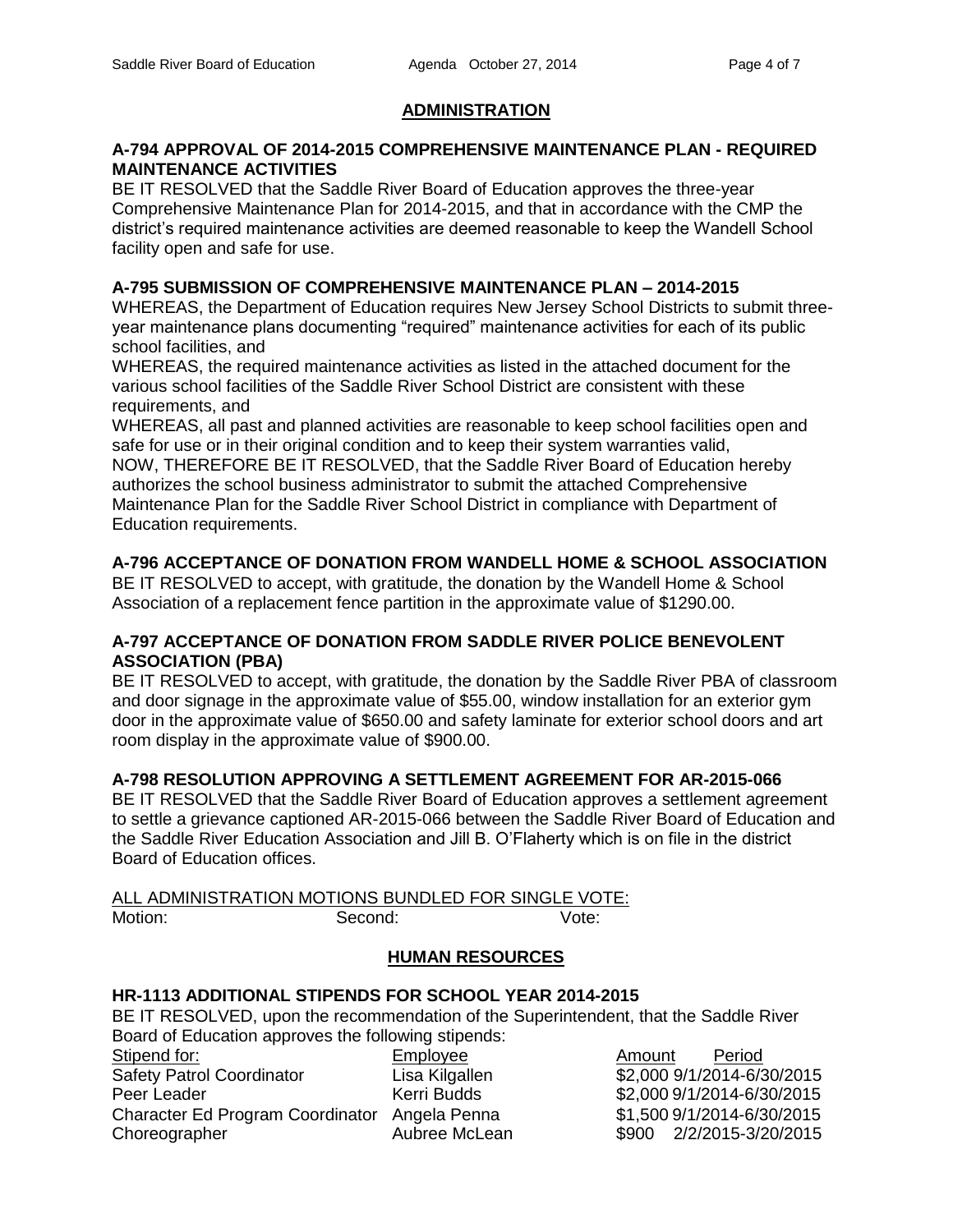# **HR-1114 LANE – MIDDLE LEVEL HEAD GIRLS BASKETBALL COACH**

BE IT RESOLVED, upon recommendation of the Superintendent, to approve Kevin Lane as middle level head girls' basketball coach for the 2013-2014 school year from December 2, 2014 through February 13, 2015 at a stipend of \$2,400.00.

# **HR-1115 ROCKEY-TIRADO – ASSISTANT BASKETBALL COACH**

BE IT RESOLVED, upon recommendation of the Superintendent, to approve Maureen Rockey-Tirado as assistant middle level head girls' basketball coach for the 2014-2015 school year from December 2, 2014 through February 13, 2015 at a stipend of \$500.00.

# **HR-1116 CHANGE IN FTE FOR CERTAIN SPECIAL SUBJECT TEACHERS – 2014-2015**

BE IT RESOLVED, upon recommendation of the Superintendent, that the Saddle River Board of Education authorizes the following FTE change, retroactively effective September 29, 2014.

| Subject             | Old FTE | New FTE |
|---------------------|---------|---------|
| Music (John Moylan) |         |         |

# **HR-1117 HIRE SUBSTITUTE TEACHERS, AIDES AND/OR OFFICE WORKERS**

BE IT RESOLVED, upon recommendation of the Superintendent, to hire the following individuals as substitute teachers, aides and/or office workers for the 2014-2015 school year, at the substitute rate of \$90.00 per day: Karen Foley, Talar Aydin Minoyan

# **HR-1118 REVISION TO HR-1097 ACCEPTANCE OF RESIGNATION - CONTALDI**

BE IT RESOLVED that the Saddle River Board of Education accepts, with regret, the resignation of Mrs. Margaret E. Contaldi, Superintendent of Schools, effective December 1, 2014.

# **HR-1119 MAURA HOUSTON – FULL TIME PERMANENT TEACHER STATUS**

BE IT RESOLVED, upon recommendation of the Superintendent, that the Saddle River Board of Education authorizes the changing in status for Maura Houston from leave replacement to 1.0 FTE permanent teacher effective September 10, 2014 through June 30, 2015 at BA Step 1 on the teacher salary guide.

### ALL HR MOTIONS BUNDLED FOR SINGLE VOTE:

Motion: Second: Roll Call Vote: HS: JL: RA: IF: JC:

### **EDUCATION**

# **E-770 AUTHORIZE PAYMENT FOR SUMMER HOME INSTRUCTION – JULY 2014**

BE IT RESOLVED to approve payment to Jennifer Monahan for 20 hours of Wilson Reading Summer Home Instruction for Special Education student CS who is a student at Northern Highlands Regional High School during July 2014; Rate of pay = \$60/hour for a total of \$1,200.

#### ALL EDUCATION MOTIONS BUNDLED FOR SINGLE VOTE: Motion: Second: Vote:

# **FINANCE**

# **F-2152 PAYMENT OF BILLS – OCTOBER 2014**

BE IT RESOLVED that the payment of bills for October 2014 as per the bill lists on file in the business office be approved.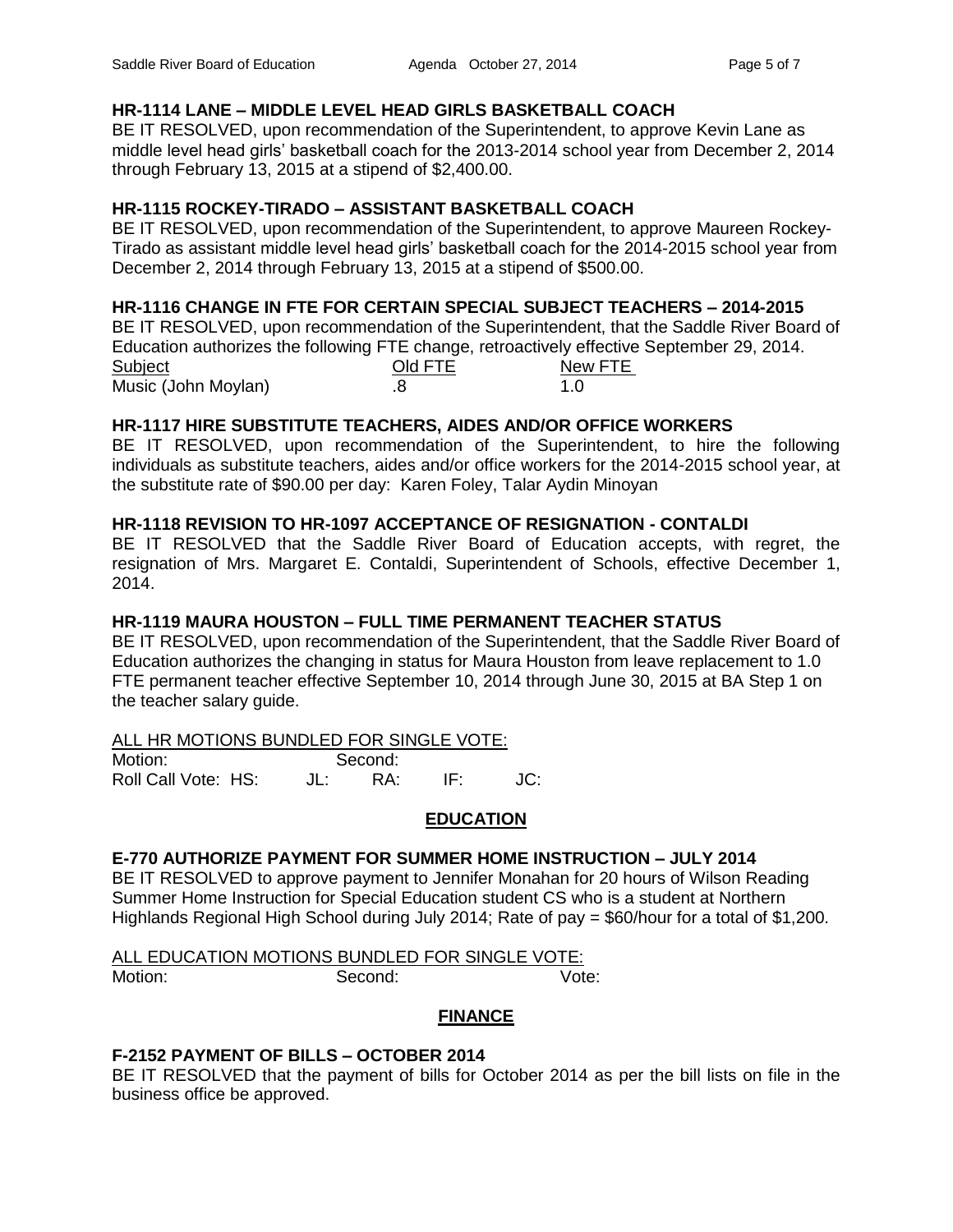### **F-2153 LINE ITEM CERTIFICATION**

BE IT RESOLVED that in compliance with NJAC 6:20-2A-10(e) that the Board of Education certifies that no major account or fund has been over-expended and that as of this report, sufficient funds are available to meet the District's financial obligations for the remainder of the fiscal year.

## **F-2154 APPROPRIATION TRANSFERS – SEPTEMBER 2014**

BE IT RESOLVED that the appropriation transfers for the month of September 2014 as per the list on file in the business office be approved.

## **F-2155 BOARD SECRETARY REPORT – SEPTEMBER 2014**

BE IT RESOLVED that the Reports of the Board Secretary for the month of September 2014 be approved.

### **F-2156 TREASURER REPORT – SEPTEMBER 2014**

BE IT RESOLVED that the Treasurer's Report for the month of September 2014 be approved.

## **F-2157 AGREEMENT – TREASURER'S AND BOARD SECRETARY'S REPORTS**

BE IT RESOLVED that the Saddle River Board of Education states that the Report of the Treasurer of School Moneys and the Report of the Secretary of the Board of Education for the month of September 2014 are in agreement and on file in the Board Secretary's Office.

## **F-2158 COMPREHENSIVE ANNUAL FINANCIAL REPORT AND AUDITORS' MANAGEMENT REPORT ON ADMINISTRATIVE FINDINGS**

BE IT RESOLVED that the Comprehensive Annual Financial Report and Auditors' Management Report on Administrative Findings performed for the Saddle River School District by Lerch, Vinci, and Higgins, LLP for the fiscal year ended June 30, 2014, has been officially discussed and accepted.

# **F-2159 CORRECTIVE ACTION PLAN – AUDIT**

BE IT RESOLVED that the attached Corrective Action Plan in response to the Auditors' Management Report on Administrative Findings performed for the Saddle River School District by Lerch, Vinci and Higgins, LLP for the fiscal year ended June 30, 2014 be approved and forwarded to the Bergen County Department of Education.

### **F-2160 CHAPTER 192/193 FUNDING FOR 2014-2015 – ADDITIONAL FUNDING**

BE IT RESOLVED to approve the acceptance of additional funding under the provisions of Chapters 192 and 193 for the 2014-2015 school year:

| Program                   | Original Aid | <b>Additional Funding</b> | <b>Total Funding</b> |
|---------------------------|--------------|---------------------------|----------------------|
| Compensatory Ed           |              |                           |                      |
| ESL                       |              |                           |                      |
| Initial Exam and Class.   | 5,039        | 3,780                     | 8.819                |
| Annual Exam and Class.    | 1,444        | 2,888                     | 4,332                |
| <b>Corrective Speech</b>  | 9.719        | 6.715                     | 16,434               |
| Supplementary Instruction | 2,354        |                           | 2,354                |
| <b>Total Allocation</b>   | \$18,556     | \$13,383                  | \$31,939             |

### **F-2161 AUTHORIZE STAFF TO RECEIVE FLU SHOTS AT DISTRICT EXPENSE**

BE IT RESOLVED that the Saddle River Board of Education retroactively authorizes District staff (24 persons) to receive flu shots through the Borough of Saddle River on October 22, 2014 at a cost to the District of \$27.00 per vaccine.